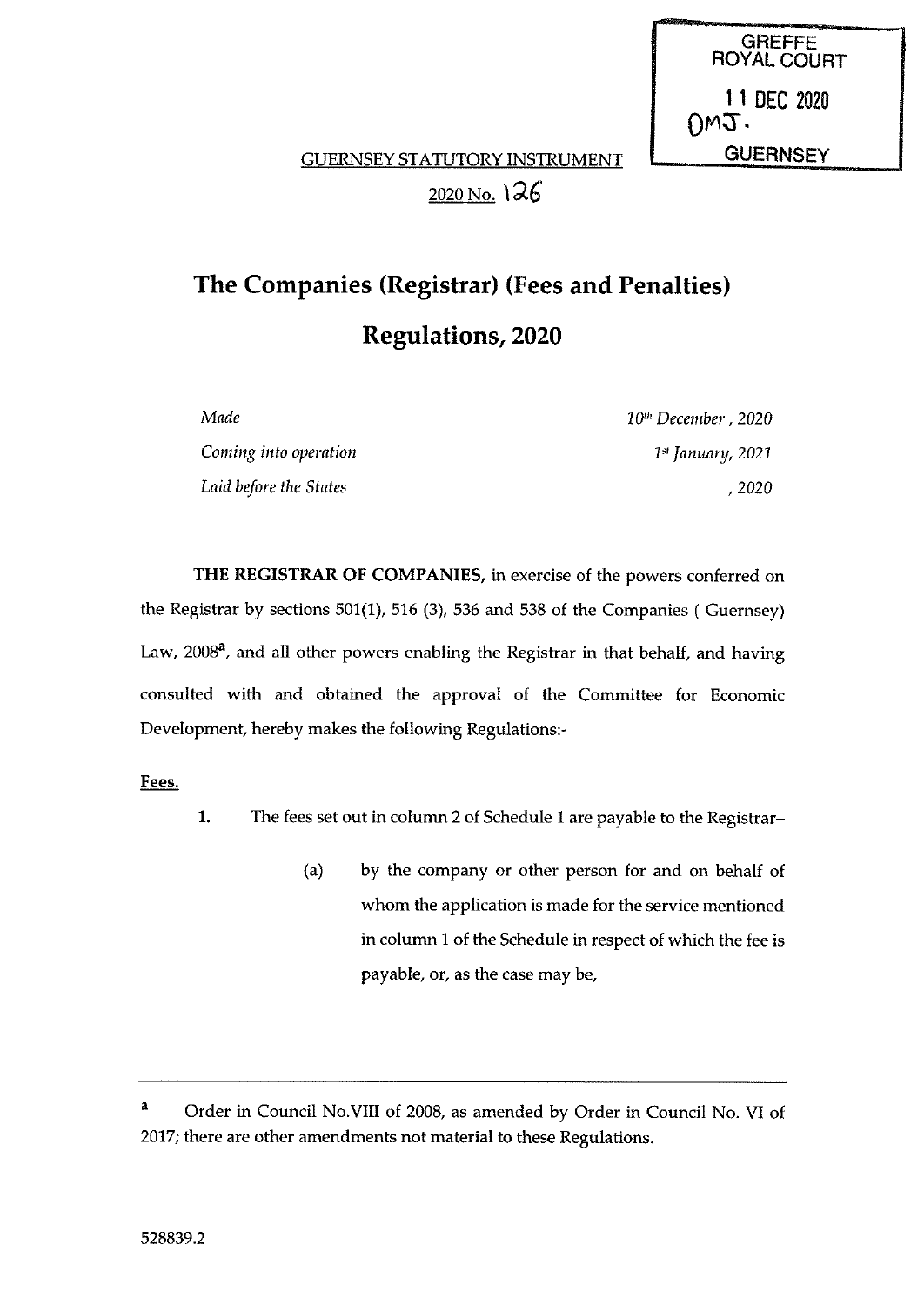(b) by the company or other person for and on behalf of whom the service mentioned in column <sup>1</sup> of the Schedule is to be provided.

#### Civil Penalties

2. A company which fails to comply with the obligation to file an annual validation in accordance with sections 234 and 235 of the Law, is liable to pay to the Registrar the civil penalties set out in column 3 of Schedule 2.

## Interpretation

3. In these regulations

fiduciary licence' means a licence issued under the Regulation of Fiduciaries, Administration Businesses and Company Directors, etc. (Bailiwick of Guernsey) Law,  $2000<sup>b</sup>$ ,

'licensed insurer" has the same meaning as in the Insurance Business (Bailiwick of Guernsey) Law,  $2002^{\mathbf{C}}$ ,

"the Law" means the Companies ( Guernsey) Law, 2008,

"the Registrar' means the Registrar of Companies,

"secondary company" means a company which is a subsidiary of, or wholly owned (directly or indirectly) by, -

(a) a company in the first category in Schedule 1, or

b Ordres en Conseil Vol. XLI, p.13.

<sup>C</sup> Ordres en Conseil Vol. XLII(2), p.766.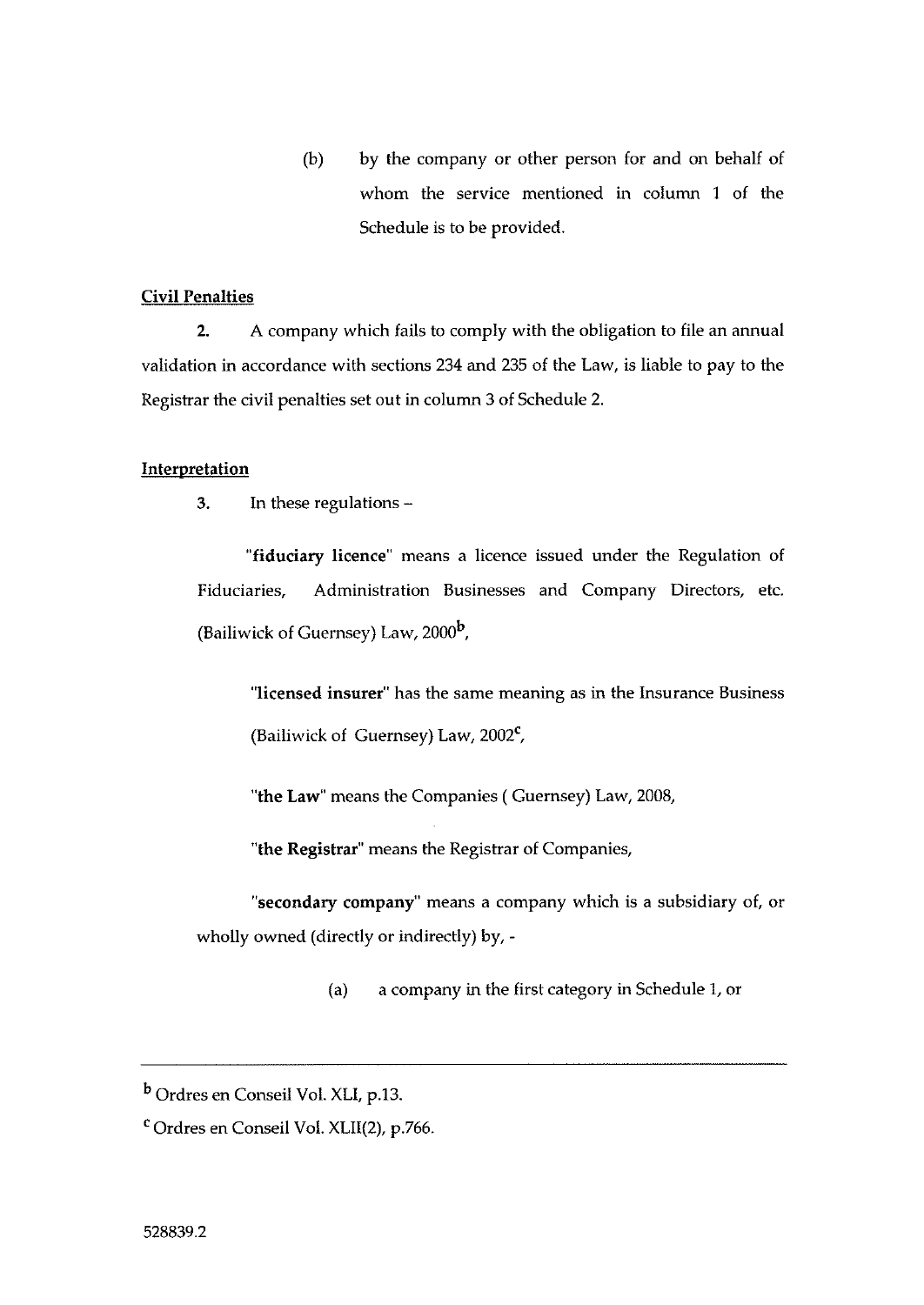(b) the holding company of a company in the first category in Schedule 1,

that is created in order to provide services as part of, or to support, the activities for which the company in the first category in Schedule I is licensed, authorised or registered, as the case may be,

and other words and expressions have the same meaning as in the Law.

## Citation.

5. These Regulations may be cited as the Companies (Registrar) (Fees and Penalties) Regulations, 2020.

## Repeal

6. The Companies (Registrar) (Fees) Regulations,  $2014<sup>d</sup>$  and the Companies (Registrar) (Fees) Regulations, 2015<sup>e</sup> are repealed.

## **Commencement**

7. These Regulations shall come into force on  $1st$  January 2021

Dated this 10<sup>th</sup> day of December, 2020

 $\mu$   $\epsilon$ 

HELEN GAINS Registrar of Companies

 $d$  G.S.I. No 36 of 2014.

<sup>e</sup> G.S.I. No 92 of 2015.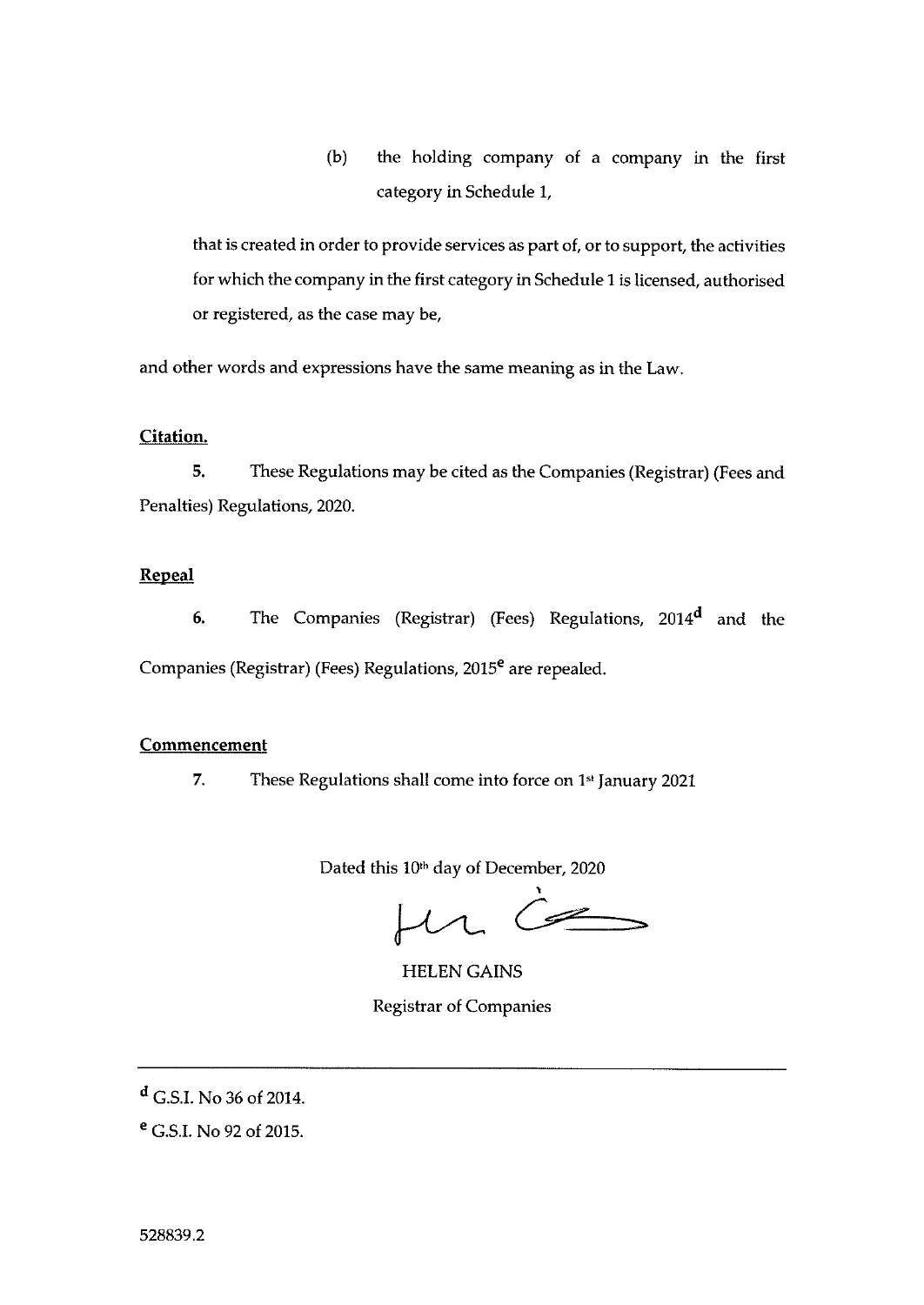# FEES

# Regulations <sup>1</sup> and 2

| (1)                                  | (2)        | (3)                                |
|--------------------------------------|------------|------------------------------------|
| <b>SERVICE IN RESPECT OF</b>         | <b>FEE</b> | <b>NOTES</b>                       |
| <b>WHICH FEE</b>                     |            |                                    |
|                                      |            |                                    |
| <b>PAYABLE</b>                       |            | These notes are only for the       |
|                                      |            | purposes of general guidance and   |
|                                      |            | are without prejudice to any       |
|                                      |            | provision of, or liability arising |
|                                      |            | under, the Law or these            |
|                                      |            | regulations                        |
|                                      |            |                                    |
|                                      |            |                                    |
| <b>Annual Validation</b>             |            |                                    |
| Category 1: companies licensed,      | £1000      |                                    |
| authorised or registered by the      |            |                                    |
| Commission<br>[excluding             |            |                                    |
| companies:                           |            |                                    |
| a) also falling within Category 2 or |            |                                    |
| Category 3, and                      |            |                                    |
| b) companies registered under the    |            |                                    |
| Registration of Non Regulated        |            |                                    |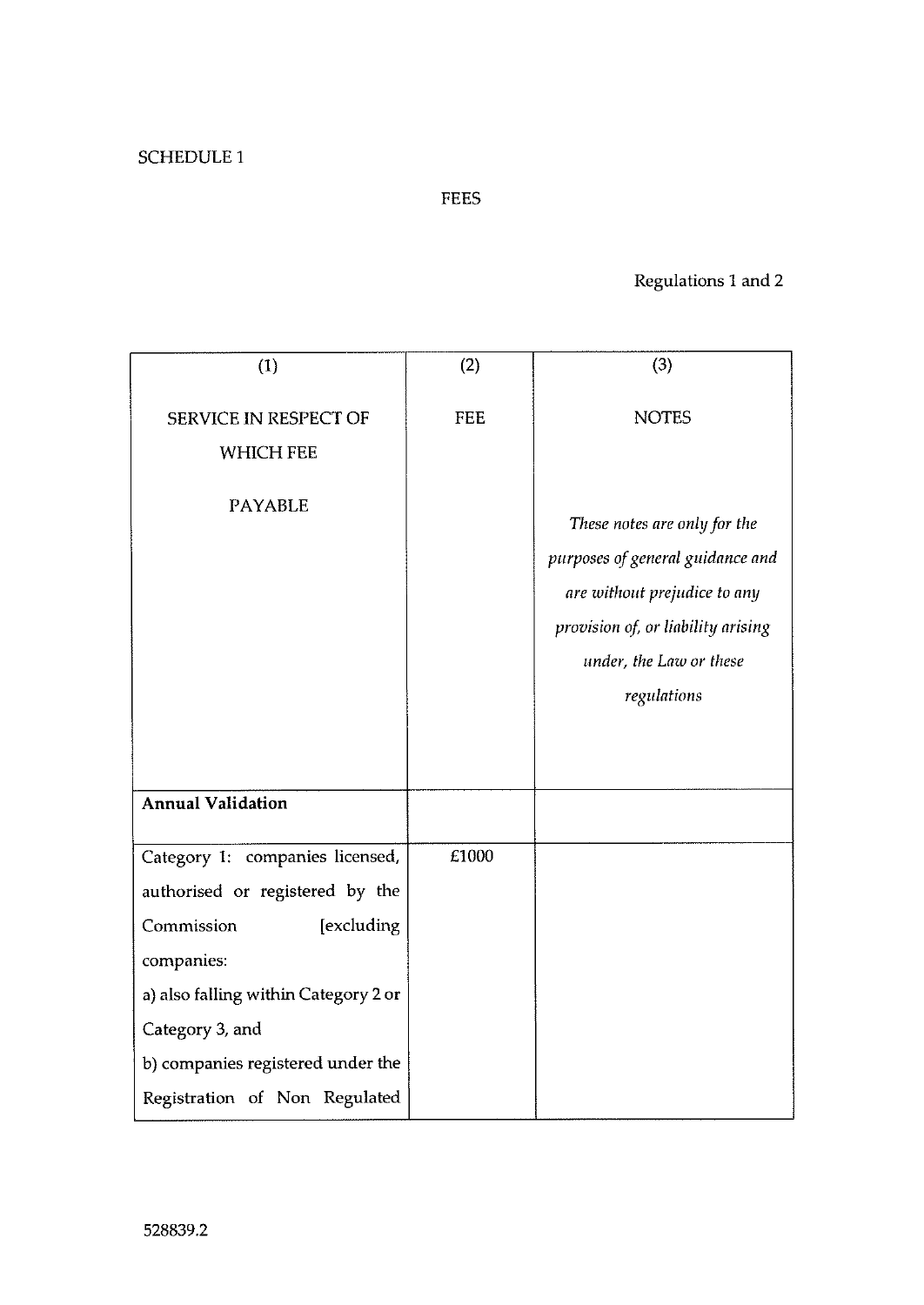| Financial Services Businesses       |               |  |
|-------------------------------------|---------------|--|
| Law, 2008.]                         |               |  |
|                                     |               |  |
|                                     |               |  |
|                                     |               |  |
| Category 2: Licensed insurers       | £500          |  |
| under the Insurance Business        |               |  |
| (Bailiwick of Guernsey) Law,        |               |  |
| 2002, secondary companies and       |               |  |
| open or closed<br>ended<br>any      |               |  |
| investment companies not falling    |               |  |
| within the definition of secondary  |               |  |
| companies.                          |               |  |
|                                     |               |  |
|                                     |               |  |
| 3:<br>Category<br>Protected<br>Cell | £750          |  |
|                                     |               |  |
| Companies<br>(PCCs)<br>and          |               |  |
| Incorporated Cell Companies         |               |  |
| (ICCs).                             | In addition:  |  |
|                                     | $£100$ per    |  |
|                                     |               |  |
|                                     | incorporated  |  |
|                                     | cell;         |  |
|                                     | £50           |  |
|                                     | per protected |  |
|                                     | cell.         |  |
|                                     |               |  |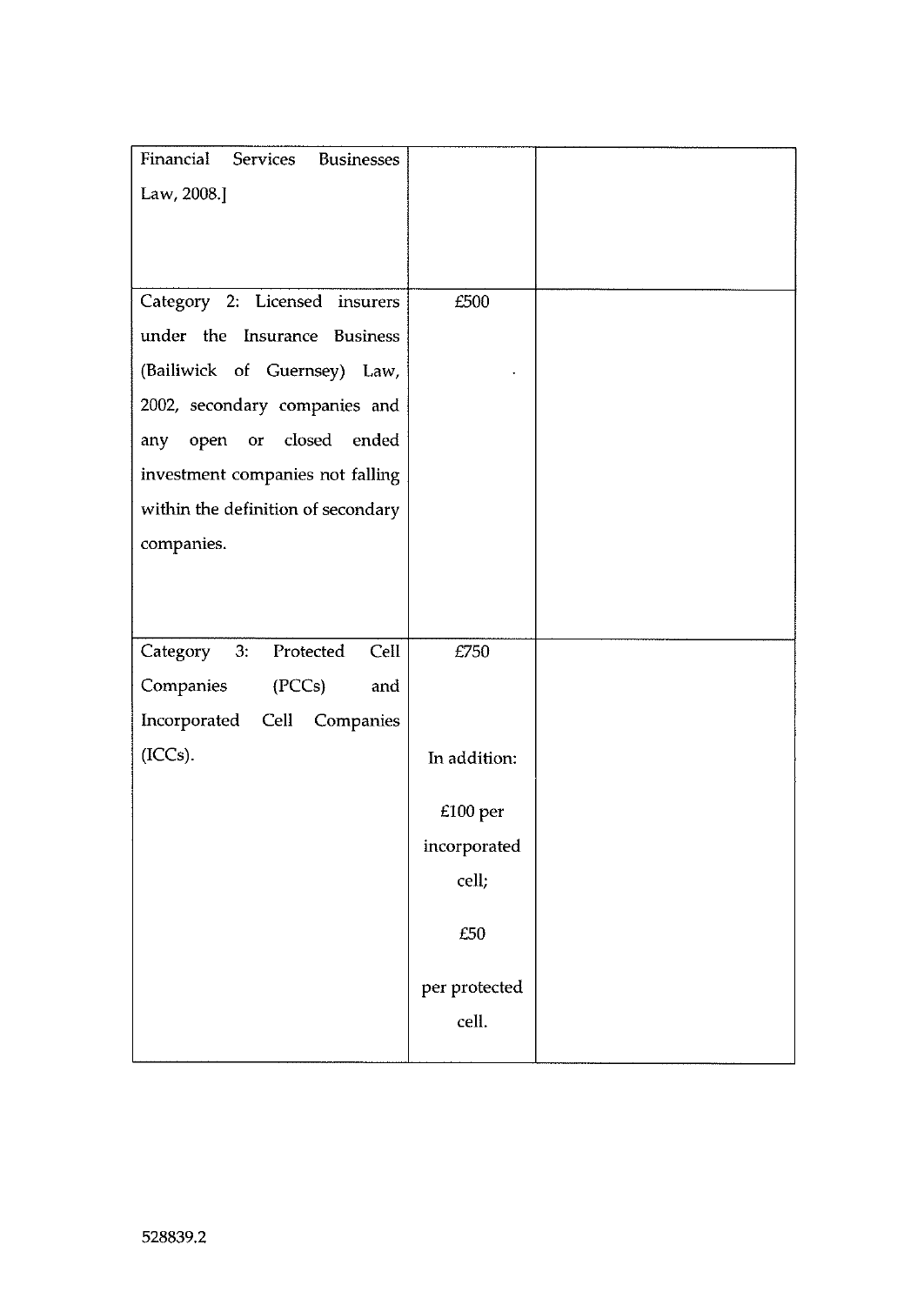| registered charities.<br>organisations<br>5:<br>Administered<br>£500<br>Category<br>companies (i.e. companies where<br>the resident agent holds<br>a<br>fiduciary licence or where<br>$\alpha$<br>person holding a fiduciary licence<br>involved in the on-going<br>is.<br>administration or management of<br>the company) not included in any<br>of the previous categories.<br>Category 6: other than GCRA-<br>£250<br>regulated companies (see category<br>7 below), companies not included<br>in any of the previous categories.<br>£1000<br>Applies to:<br>7:<br>GCRA-regulated<br>Category<br>companies,<br>irrespective<br>of<br>whether or<br>not they might<br>otherwise fall under one of the<br>Licensed telecoms companies;<br>previous categories. | Non-profit<br>Category<br>4. | £100 | No fee applies to Guernsey |
|-----------------------------------------------------------------------------------------------------------------------------------------------------------------------------------------------------------------------------------------------------------------------------------------------------------------------------------------------------------------------------------------------------------------------------------------------------------------------------------------------------------------------------------------------------------------------------------------------------------------------------------------------------------------------------------------------------------------------------------------------------------------|------------------------------|------|----------------------------|
|                                                                                                                                                                                                                                                                                                                                                                                                                                                                                                                                                                                                                                                                                                                                                                 |                              |      |                            |
|                                                                                                                                                                                                                                                                                                                                                                                                                                                                                                                                                                                                                                                                                                                                                                 |                              |      |                            |
|                                                                                                                                                                                                                                                                                                                                                                                                                                                                                                                                                                                                                                                                                                                                                                 |                              |      |                            |
|                                                                                                                                                                                                                                                                                                                                                                                                                                                                                                                                                                                                                                                                                                                                                                 |                              |      |                            |
|                                                                                                                                                                                                                                                                                                                                                                                                                                                                                                                                                                                                                                                                                                                                                                 |                              |      |                            |
|                                                                                                                                                                                                                                                                                                                                                                                                                                                                                                                                                                                                                                                                                                                                                                 |                              |      |                            |
|                                                                                                                                                                                                                                                                                                                                                                                                                                                                                                                                                                                                                                                                                                                                                                 |                              |      |                            |
|                                                                                                                                                                                                                                                                                                                                                                                                                                                                                                                                                                                                                                                                                                                                                                 |                              |      |                            |
|                                                                                                                                                                                                                                                                                                                                                                                                                                                                                                                                                                                                                                                                                                                                                                 |                              |      |                            |
|                                                                                                                                                                                                                                                                                                                                                                                                                                                                                                                                                                                                                                                                                                                                                                 |                              |      |                            |
|                                                                                                                                                                                                                                                                                                                                                                                                                                                                                                                                                                                                                                                                                                                                                                 |                              |      |                            |
|                                                                                                                                                                                                                                                                                                                                                                                                                                                                                                                                                                                                                                                                                                                                                                 |                              |      |                            |
|                                                                                                                                                                                                                                                                                                                                                                                                                                                                                                                                                                                                                                                                                                                                                                 |                              |      |                            |
|                                                                                                                                                                                                                                                                                                                                                                                                                                                                                                                                                                                                                                                                                                                                                                 |                              |      |                            |
|                                                                                                                                                                                                                                                                                                                                                                                                                                                                                                                                                                                                                                                                                                                                                                 |                              |      |                            |
|                                                                                                                                                                                                                                                                                                                                                                                                                                                                                                                                                                                                                                                                                                                                                                 |                              |      |                            |
|                                                                                                                                                                                                                                                                                                                                                                                                                                                                                                                                                                                                                                                                                                                                                                 |                              |      |                            |
|                                                                                                                                                                                                                                                                                                                                                                                                                                                                                                                                                                                                                                                                                                                                                                 |                              |      |                            |
|                                                                                                                                                                                                                                                                                                                                                                                                                                                                                                                                                                                                                                                                                                                                                                 |                              |      |                            |
|                                                                                                                                                                                                                                                                                                                                                                                                                                                                                                                                                                                                                                                                                                                                                                 |                              |      |                            |
|                                                                                                                                                                                                                                                                                                                                                                                                                                                                                                                                                                                                                                                                                                                                                                 |                              |      |                            |
|                                                                                                                                                                                                                                                                                                                                                                                                                                                                                                                                                                                                                                                                                                                                                                 |                              |      |                            |
| <b>Guernsey Post;</b>                                                                                                                                                                                                                                                                                                                                                                                                                                                                                                                                                                                                                                                                                                                                           |                              |      |                            |
|                                                                                                                                                                                                                                                                                                                                                                                                                                                                                                                                                                                                                                                                                                                                                                 |                              |      |                            |
|                                                                                                                                                                                                                                                                                                                                                                                                                                                                                                                                                                                                                                                                                                                                                                 |                              |      |                            |
| <b>Guernsey Electricity</b>                                                                                                                                                                                                                                                                                                                                                                                                                                                                                                                                                                                                                                                                                                                                     |                              |      |                            |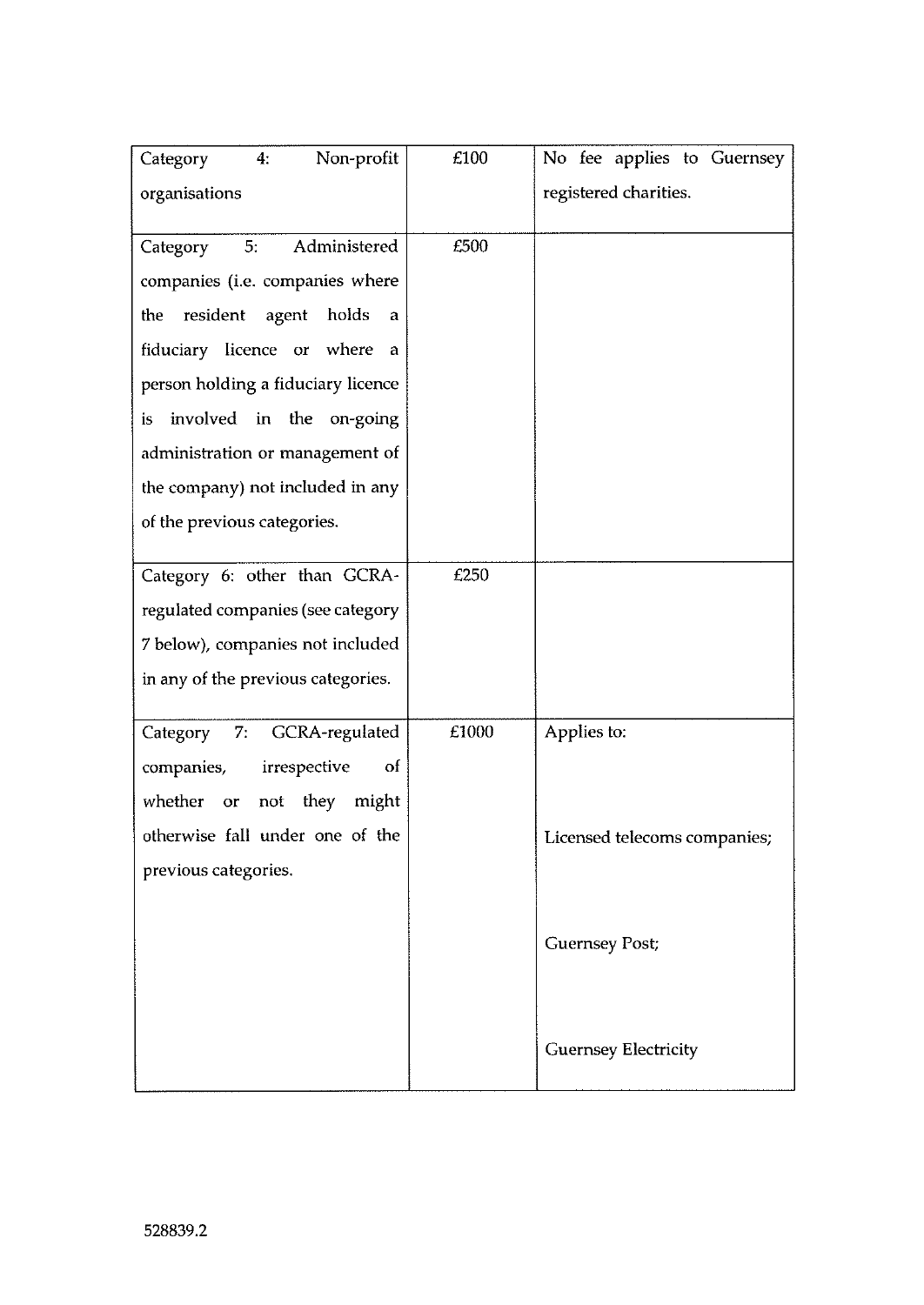| Incorporation                         |      |                                  |
|---------------------------------------|------|----------------------------------|
|                                       |      |                                  |
|                                       |      |                                  |
|                                       |      |                                  |
|                                       |      |                                  |
| <b>Standard Company Incorporation</b> | £100 | Company incorporated within      |
|                                       |      |                                  |
|                                       |      | 24 hours.                        |
|                                       |      |                                  |
| Rapid Company Incorporation           | £350 | Company incorporated within 2    |
|                                       |      |                                  |
|                                       |      | hours.                           |
|                                       |      |                                  |
| Special Company Incorporation         | £750 | Company incorporated within      |
|                                       |      | 15 minutes (certain restrictions |
|                                       |      |                                  |
|                                       |      | apply).                          |
|                                       | £100 |                                  |
| <b>Incorporated Cell Registration</b> |      | Incorporated within 24 hours.    |
|                                       |      |                                  |
| Company name Reservation              | £25  | Per company name.                |
|                                       |      |                                  |
|                                       |      |                                  |
|                                       |      |                                  |
|                                       |      |                                  |
| <b>Changes to Company Particulars</b> |      |                                  |
|                                       |      |                                  |
|                                       |      |                                  |
|                                       |      |                                  |
|                                       | £25  |                                  |
| <b>Change of Name</b>                 |      |                                  |
|                                       |      |                                  |
|                                       |      |                                  |
|                                       |      |                                  |
| Registration of an alternative        | £25  |                                  |
|                                       |      |                                  |
| name in a non-Roman script            |      |                                  |
|                                       |      |                                  |
|                                       |      |                                  |
|                                       |      |                                  |
|                                       |      |                                  |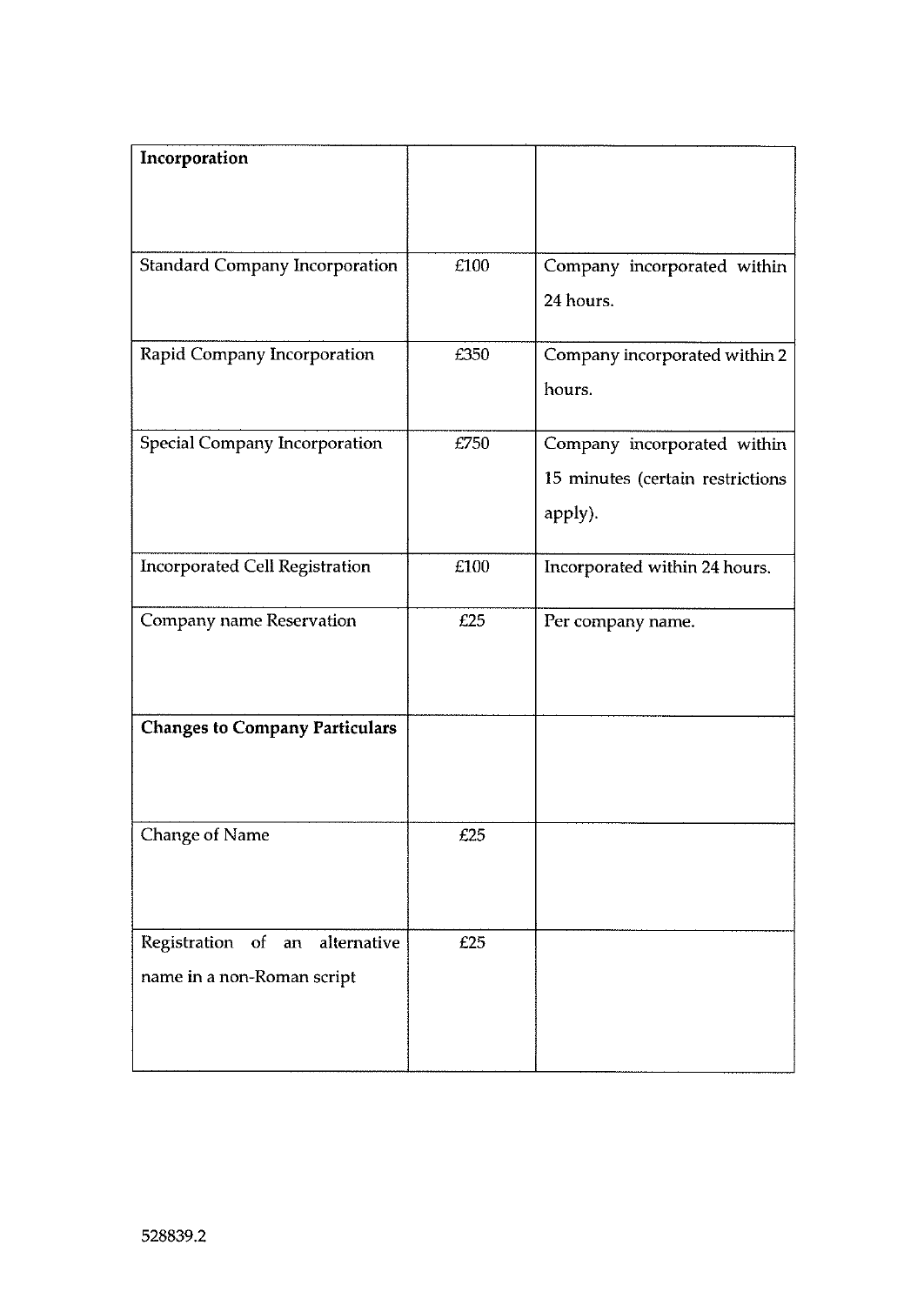| Restoration to the Register of<br>Companies                                                 | £1500 | This fee is in addition to all<br>outstanding annual validation<br>fees, etc, which would have<br>been payable to the company if<br>it had not be dissolved, except<br>for civil penalties for the late |
|---------------------------------------------------------------------------------------------|-------|---------------------------------------------------------------------------------------------------------------------------------------------------------------------------------------------------------|
|                                                                                             |       | filing of the annual validation,<br>which is excluded.                                                                                                                                                  |
| Application to Registrar<br>for<br>amalgamation                                             | £1000 |                                                                                                                                                                                                         |
| Application for the issue of a<br>certificate of conversation, transfer<br>or subsumption.  | £100  |                                                                                                                                                                                                         |
| Migration In (Application for<br>registration of overseas company<br>as a Guernsey company) | £100  | Companies supervised by the<br>Commission must have prior<br>Commission consent.                                                                                                                        |
| Migration Out (Application to<br>transfer registration to another<br>jurisdiction)          | £1500 |                                                                                                                                                                                                         |
| <b>Company Document filing</b>                                                              |       |                                                                                                                                                                                                         |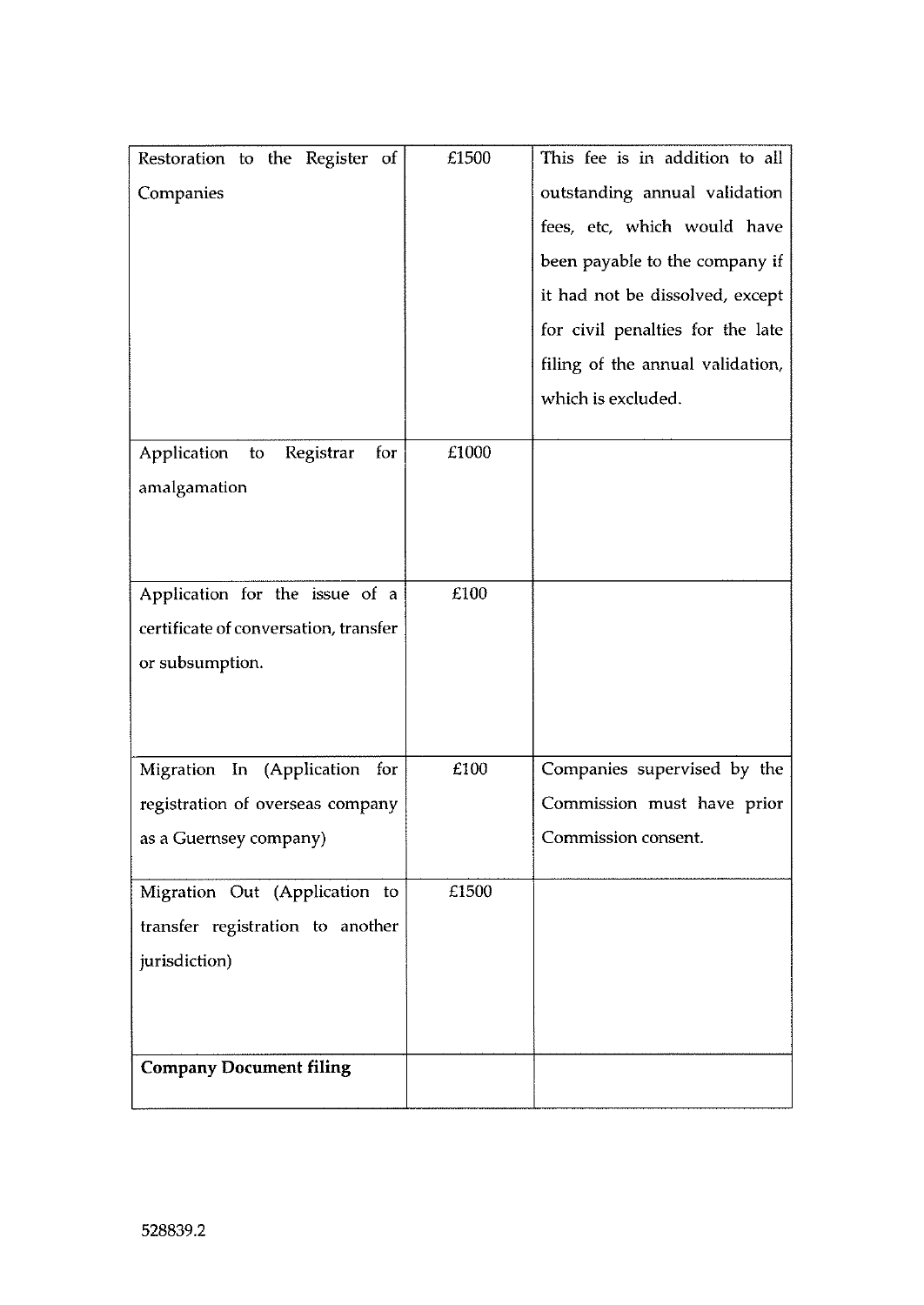| of Registered<br>Change<br>Office | $\pounds10$   |                                  |
|-----------------------------------|---------------|----------------------------------|
| Address                           | (electronic   |                                  |
|                                   | filing)       |                                  |
|                                   | £20           |                                  |
|                                   | (document     |                                  |
|                                   | filed by post |                                  |
|                                   | or hand       |                                  |
|                                   | delivered     |                                  |
| <b>Change of Directors</b>        | £10           |                                  |
|                                   | (electronic   |                                  |
|                                   | filing)       |                                  |
|                                   | $\pounds 20$  |                                  |
|                                   | (document     |                                  |
|                                   | filed by post |                                  |
|                                   | or hand       |                                  |
|                                   | delivered)    |                                  |
| Special, Waiver and Unanimous     | £10           | Per<br>resolution,<br>not<br>per |
| Resolutions                       | (electronic   | document.                        |
|                                   | filing)       |                                  |
|                                   | £20           |                                  |
|                                   |               |                                  |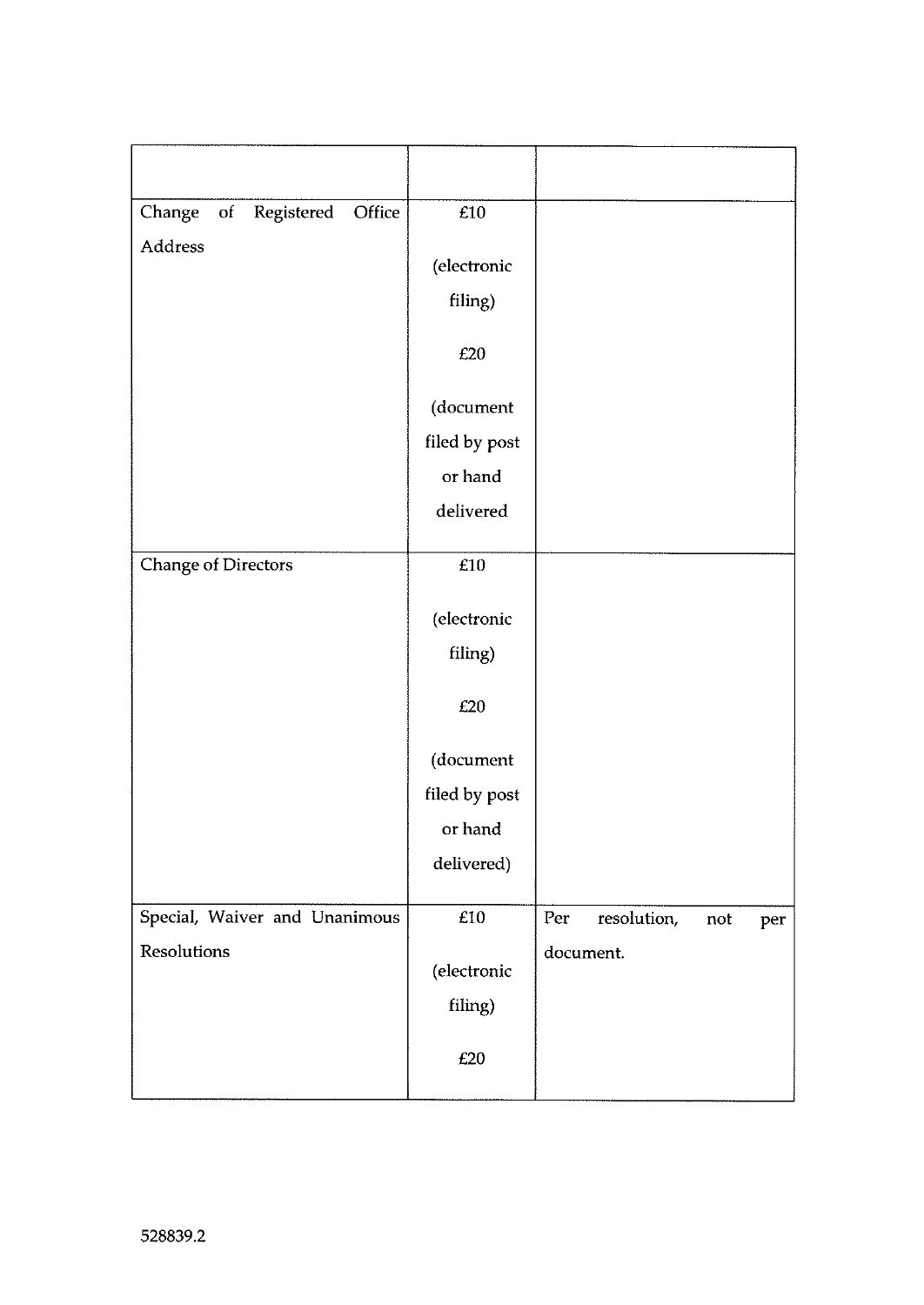|                                | (document     |                                 |
|--------------------------------|---------------|---------------------------------|
|                                | filed by post |                                 |
|                                | or hand       |                                 |
|                                | delivered)    |                                 |
|                                |               |                                 |
| of Memorandum<br>Change<br>of  | £50           |                                 |
| Incorporation                  |               |                                 |
|                                |               |                                 |
|                                |               |                                 |
| Articles<br>of<br>of<br>Change | £50           |                                 |
| Incorporation                  |               |                                 |
|                                |               |                                 |
|                                |               |                                 |
| Other document filing          | £10           | Per document.                   |
|                                |               |                                 |
|                                | (electronic   |                                 |
|                                | filing)       |                                 |
|                                | £20           |                                 |
|                                |               |                                 |
|                                | (document     |                                 |
|                                | filed by post |                                 |
|                                | or hand       |                                 |
|                                | delivered)    |                                 |
| Fees for late document filing, | £5 per day,   | Charged each calendar day after |
| (excluding annual validation)  | capped at     | filing deadline date.           |
|                                | £125 for Non- |                                 |
|                                | Administered  |                                 |
|                                | Companies,    |                                 |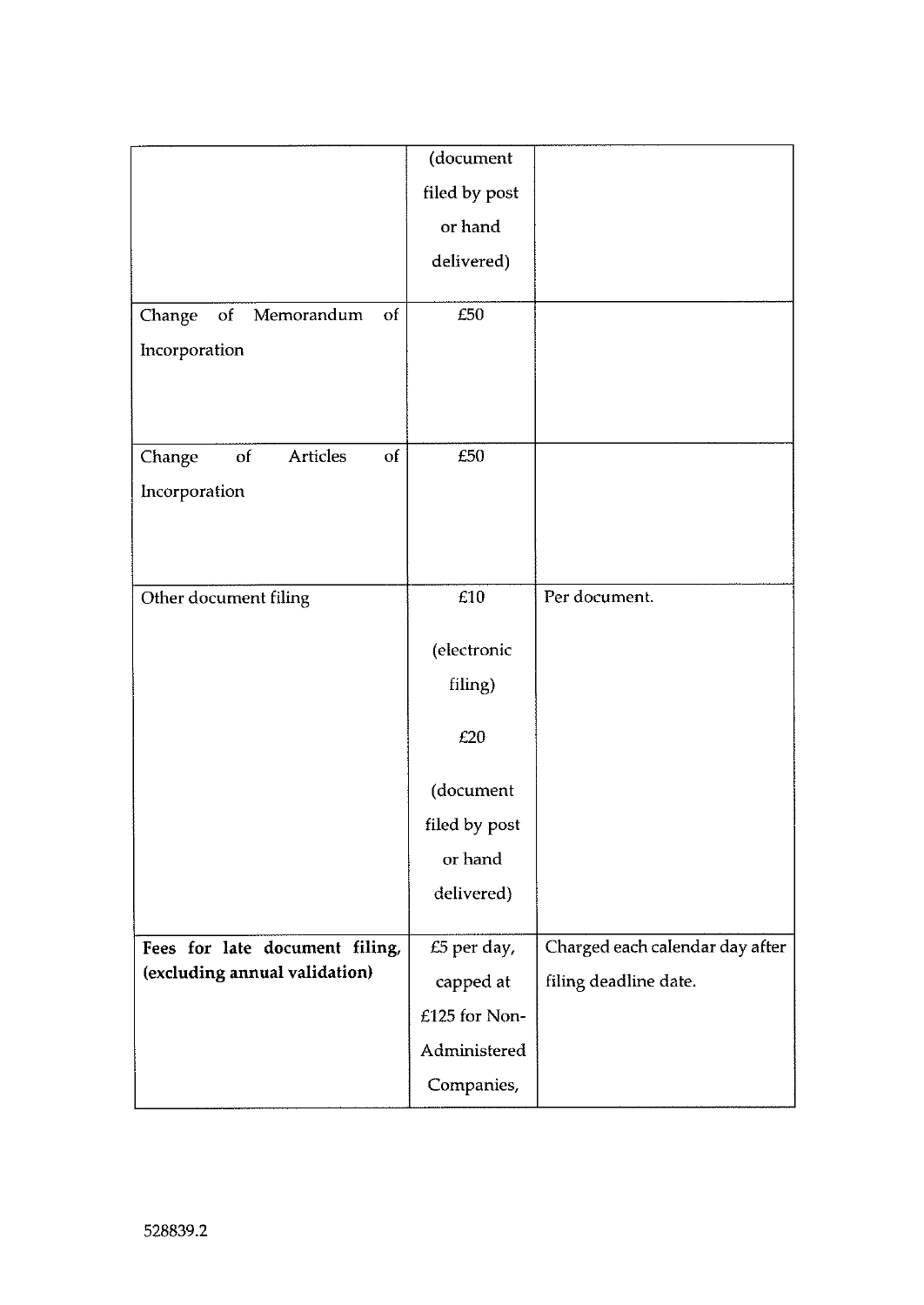| Registered<br>Charities and<br>Non Profit<br>Organisations,<br>and capped at<br>£250 for all<br>other<br>companies.<br>(including<br>Per document.<br>filings<br>£2<br>articles<br>of<br>or<br>(electronic<br>incorporation)<br>version)<br>£12<br>(certified<br>version) |                                    | Guernsey |  |
|---------------------------------------------------------------------------------------------------------------------------------------------------------------------------------------------------------------------------------------------------------------------------|------------------------------------|----------|--|
|                                                                                                                                                                                                                                                                           |                                    |          |  |
|                                                                                                                                                                                                                                                                           |                                    |          |  |
|                                                                                                                                                                                                                                                                           |                                    |          |  |
|                                                                                                                                                                                                                                                                           |                                    |          |  |
|                                                                                                                                                                                                                                                                           |                                    |          |  |
|                                                                                                                                                                                                                                                                           |                                    |          |  |
|                                                                                                                                                                                                                                                                           |                                    |          |  |
|                                                                                                                                                                                                                                                                           |                                    |          |  |
|                                                                                                                                                                                                                                                                           |                                    |          |  |
|                                                                                                                                                                                                                                                                           |                                    |          |  |
|                                                                                                                                                                                                                                                                           | <b>Copies of Company Documents</b> |          |  |
|                                                                                                                                                                                                                                                                           |                                    |          |  |
|                                                                                                                                                                                                                                                                           |                                    |          |  |
|                                                                                                                                                                                                                                                                           | Document                           |          |  |
|                                                                                                                                                                                                                                                                           | memorandum                         |          |  |
|                                                                                                                                                                                                                                                                           |                                    |          |  |
|                                                                                                                                                                                                                                                                           |                                    |          |  |
|                                                                                                                                                                                                                                                                           |                                    |          |  |
|                                                                                                                                                                                                                                                                           |                                    |          |  |
|                                                                                                                                                                                                                                                                           |                                    |          |  |
|                                                                                                                                                                                                                                                                           |                                    |          |  |
|                                                                                                                                                                                                                                                                           |                                    |          |  |
| Fee advised<br>Applicable<br>relevant<br>fee                                                                                                                                                                                                                              | Request for a copy of the entire   |          |  |
| dependent upon the number,<br>on                                                                                                                                                                                                                                          | Company File                       |          |  |
| application,<br>and type, of documents within                                                                                                                                                                                                                             |                                    |          |  |
| the file.<br>capped at                                                                                                                                                                                                                                                    |                                    |          |  |
| £100                                                                                                                                                                                                                                                                      |                                    |          |  |
|                                                                                                                                                                                                                                                                           |                                    |          |  |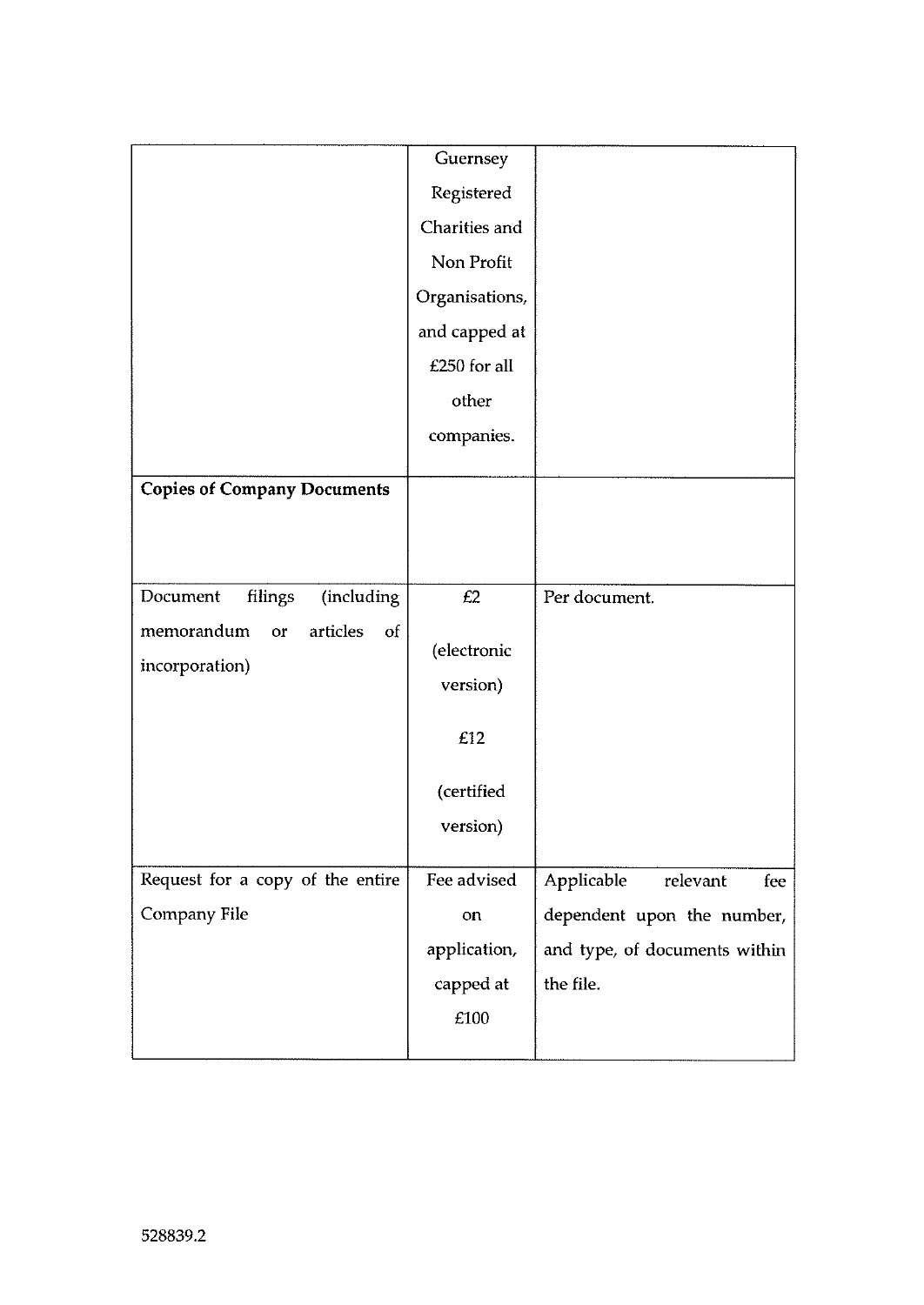| Requests for Statements of the    |             |  |
|-----------------------------------|-------------|--|
| Register and copy Certificates    |             |  |
|                                   |             |  |
|                                   |             |  |
|                                   |             |  |
|                                   | $\pounds10$ |  |
| <b>Statements of the Register</b> |             |  |
|                                   | (electronic |  |
|                                   | version)    |  |
|                                   | E25         |  |
|                                   |             |  |
|                                   | (certified  |  |
|                                   | version)    |  |
|                                   |             |  |
| Certificate of Good Standing      | $\pounds10$ |  |
|                                   | (electronic |  |
|                                   | version)    |  |
|                                   |             |  |
|                                   | £25         |  |
|                                   | (certified  |  |
|                                   | version)    |  |
|                                   |             |  |
| Copy Certificates                 | £10         |  |
|                                   | (electronic |  |
|                                   | version)    |  |
|                                   |             |  |
|                                   | £25         |  |
|                                   |             |  |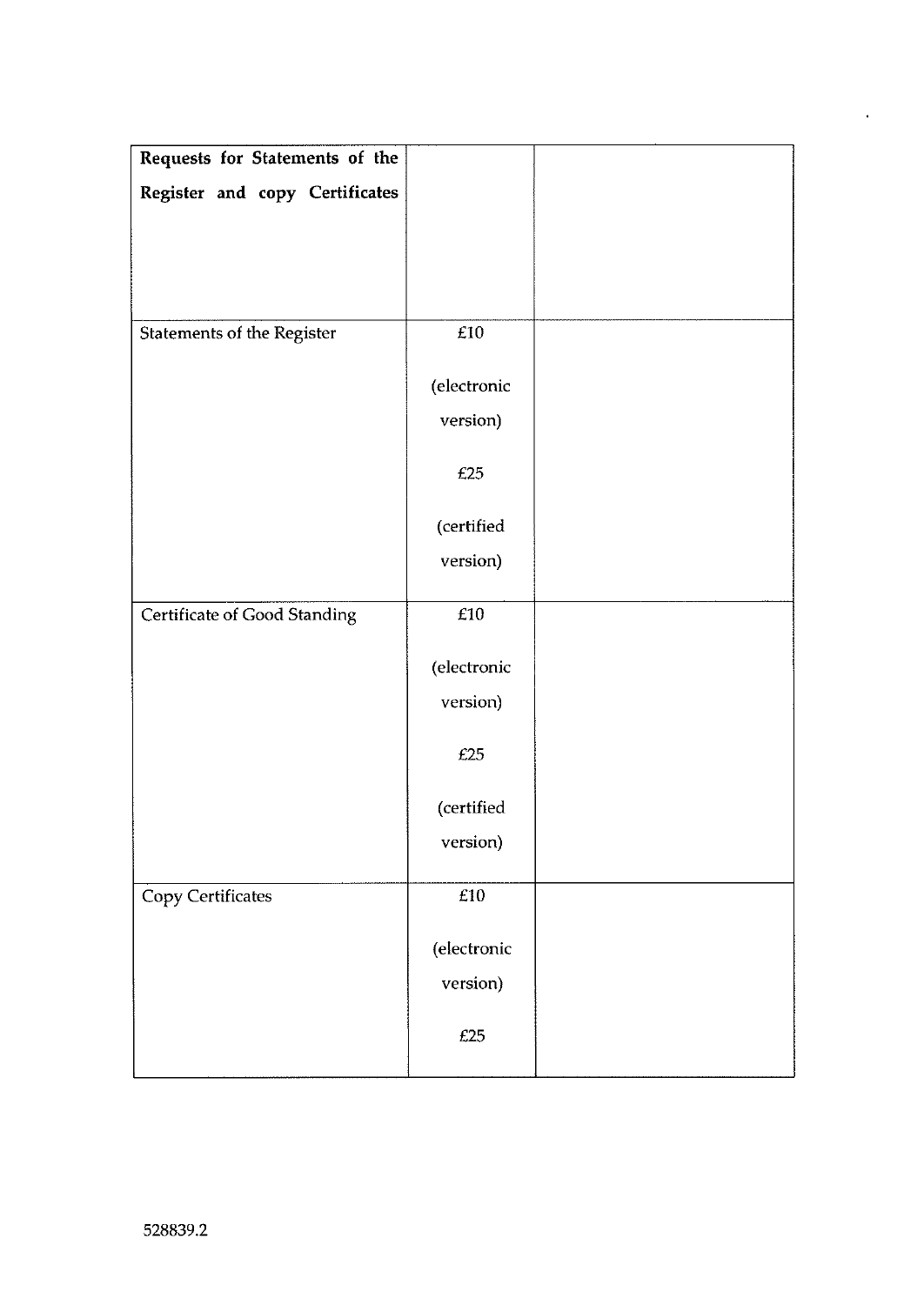|                              | (certified    |                                   |
|------------------------------|---------------|-----------------------------------|
|                              | version)      |                                   |
|                              |               |                                   |
|                              |               |                                   |
|                              |               |                                   |
| <b>Miscellaneous Charges</b> |               |                                   |
|                              |               |                                   |
|                              |               |                                   |
| <b>Exceptional charges</b>   | £300 per hour | This fee applies where a request, |
|                              | per member    | in the reasonable opinion of the  |
|                              | of staff      | Registrar, will<br>result<br>in   |
|                              |               | excessive work volumes and/or     |
|                              |               | is a burden upon registry         |
|                              |               | resources. The application of     |
|                              |               | the exceptional charges will be   |
|                              |               | advised in advance of any work    |
|                              |               | being undertaken<br>by<br>the     |
|                              |               | Registry.                         |
|                              |               |                                   |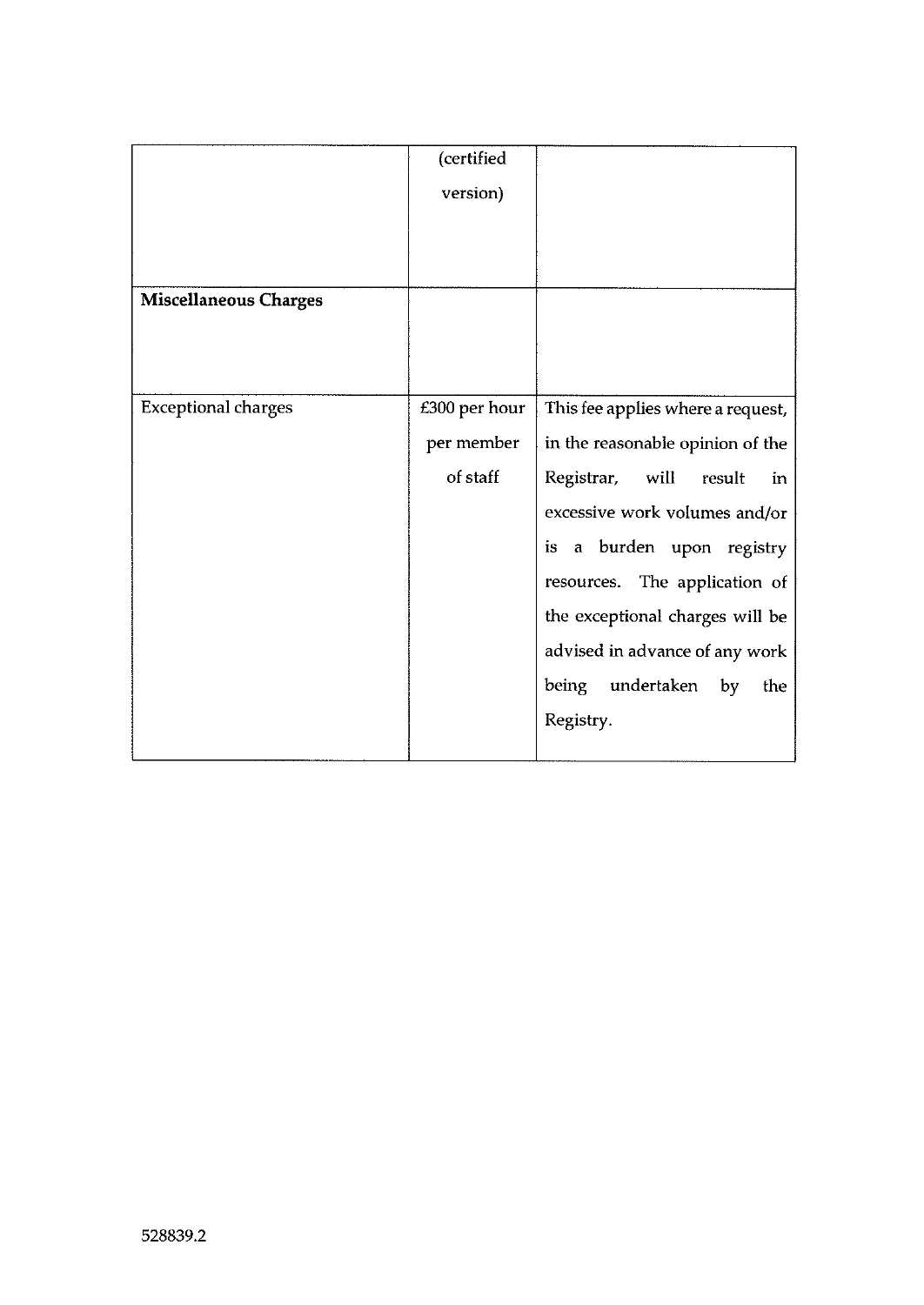## SCHEDULE 2

# CIVIL PENALTIES

# Regulation 3

| (1)                                                                      | (2)                                    | (3)                            | (4)                                                                                                                                              |
|--------------------------------------------------------------------------|----------------------------------------|--------------------------------|--------------------------------------------------------------------------------------------------------------------------------------------------|
| <b>BREACH FOR</b><br><b>WHICH CIVIL</b><br>PENALTY IS<br><b>INCURRED</b> | <b>SECTION</b><br><b>OF THE</b><br>LAW | <b>CIVIL</b><br><b>PENALTY</b> | <b>NOTES</b><br>These notes are only for the                                                                                                     |
|                                                                          |                                        |                                | purposes of general guidance<br>and are without prejudice to<br>any provision of, or liability<br>arising under, the Law or<br>these regulations |
| <b>Failure to file</b>                                                   | Section 237                            | £250 for default               | The civil penalty is per                                                                                                                         |
| annual validation                                                        |                                        | of up to one                   | company or cell.                                                                                                                                 |
| in accordance with                                                       |                                        | week:                          |                                                                                                                                                  |
| the requirements                                                         |                                        | £500 for default               |                                                                                                                                                  |
| of sections 234 and                                                      |                                        | of one week to                 |                                                                                                                                                  |
| 235 of the Law                                                           |                                        | one month;                     |                                                                                                                                                  |
| (including                                                               |                                        |                                |                                                                                                                                                  |
| validation for each                                                      |                                        | £1000 for                      |                                                                                                                                                  |
| <b>ICC</b> cell)                                                         |                                        | default of one                 |                                                                                                                                                  |
|                                                                          |                                        | month or more.                 |                                                                                                                                                  |